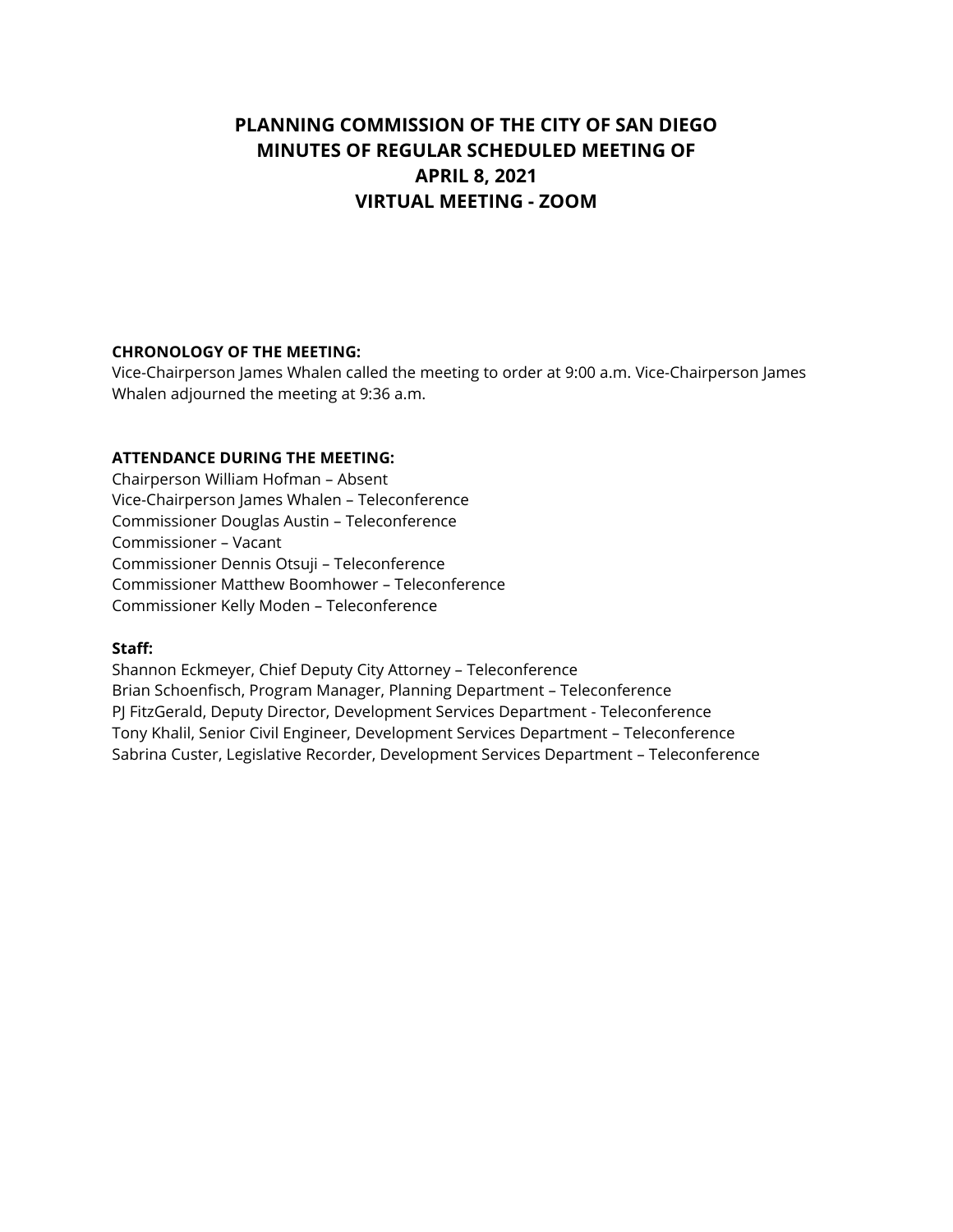## **ANNOUNCEMENTS/PUBLIC COMMENT**

Vice-Chairman Whalen announced Ken Malbrough will be appointed as a new Planning Commissioner.

No Public Comment

#### **REQUESTS FOR ITEMS TO BE CONTINUED AND/OR WITHDRAWN** None.

#### **CONSENT AGENDA**

**ITEM–1 \*PHR Elementary– PROJECT NO. 670104** City Council District: 1 Plan Area: Pacific Highlands Ranch Staff: Xavier Del Valle

No public testimony on this item.

## **COMMISSION ACTION:**

MOTION BY COMMISSIONER AUSTIN TO:

- APPROVE COASTAL DEVELOPMENT PERMIT NO. 2456243.
- APPROVE CONDITIONAL USE PERMIT NO. 2472595
- APPROVE PLANNED DEVELOPMENT PERMIT NO 2509475

Seconded by Commissioner Boomhower. The motion passed by a vote of 5-0-1 with Commissioners Whalen, Austin, Boomhower, Otsuji, Moden voting yea and Chairman Hofman Absent.

#### **APPROVAL OF THE AGENDA**

Approved

## **DIRECTOR'S REPORT**

PJ Fitzgerald reminded the commission that Development Service Department is moving as quickly as they can to a digital platform.

#### **COMMISSION COMMENT**

Commissioner Austin asked if the Complete Communities has been adopted

Commissioner Otsuji had a follow up questions to his last week's question. What is the progress on the improvements to the bicycle lanes and the pedestrian rights-of-way? Also, could you investigate what are the guidelines with street trees and their removal?

#### **DISCUSSION ITEMS**

## **ITEM–2 7 Eleven PDP– PROJECT NO. 662401** City Council District: 6 Plan Area: Clairemont Staff: Derrick Johnson